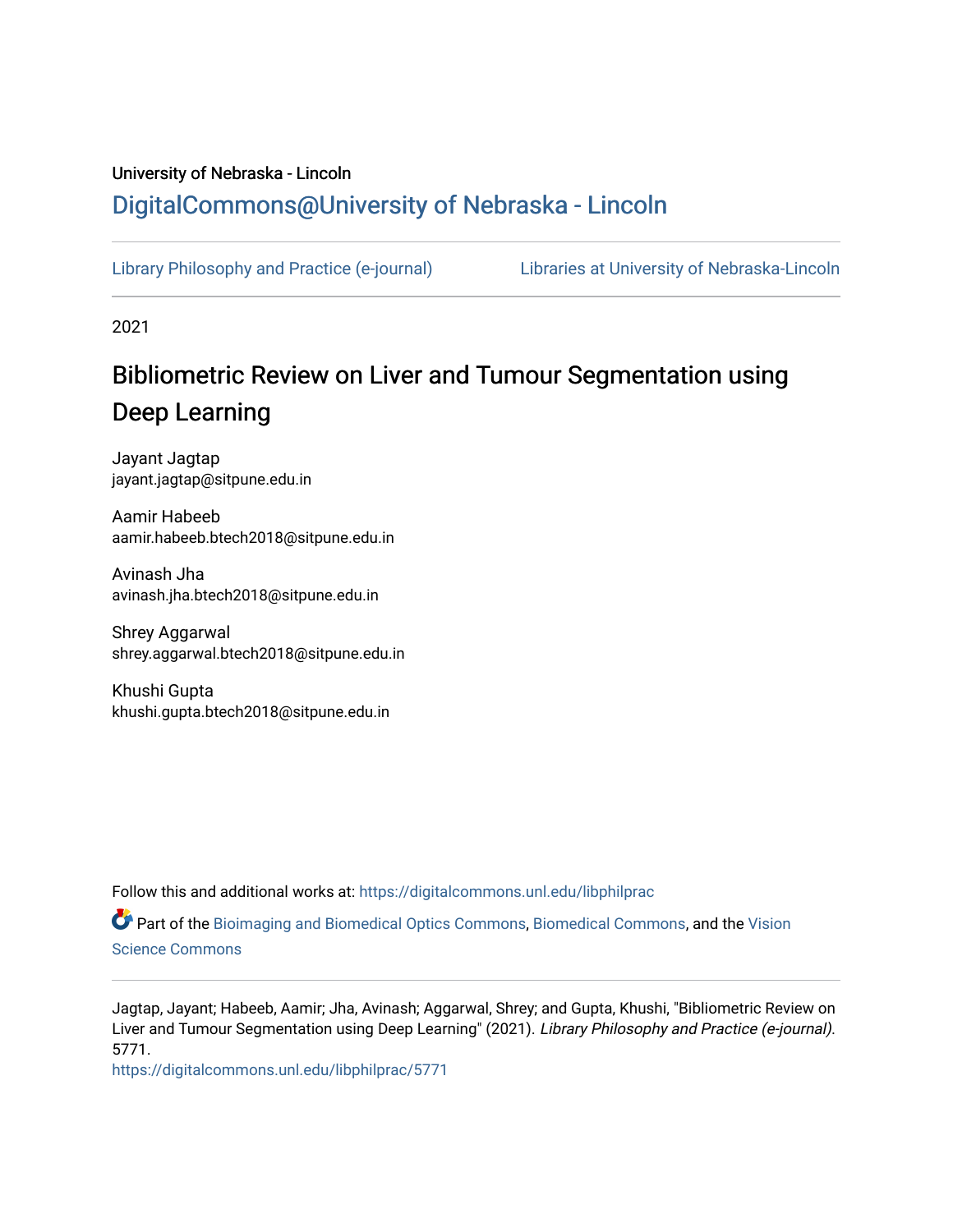# Bibliometric Review on Liver and Tumour Segmentation using Deep Learning

Jayant Jagtap<sup>1</sup>, Khushi Gupta<sup>2</sup>, Shrey Aggarwal<sup>3</sup>, Avinash Jha<sup>4</sup>, Aamir Habib<sup>5</sup>

<sup>1</sup>Department of Electronics and Telecommunication, Symbiosis Institute of Technology (SIT), Symbiosis International (Deemed University), (SIU) Lavale, Pune, Maharashtra, India

Email: [jayant.jagtap@sitpune.edu.in](mailto:jayant.jagtap@sitpune.edu.in)

<sup>2</sup>Department of Electronics and Telecommunication, Symbiosis Institute of Technology (SIT), Symbiosis International (Deemed University), (SIU) Lavale, Pune, Maharashtra, India

Email: [aamir.habeeb.btech2018@sitpune.edu.in](mailto:aamir.habeeb.btech2018@sitpune.edu.in)

<sup>3</sup>Department of Electronics and Telecommunication, Symbiosis Institute of Technology (SIT), Symbiosis International (Deemed University), (SIU) Lavale, Pune, Maharashtra, India

Email: [avinash.jha.btech2018@sitpune.edu.in](mailto:avinash.jha.btech2018@sitpune.edu.in)

<sup>4</sup>Department of Electronics and Telecommunication, Symbiosis Institute of Technology (SIT), Symbiosis International (Deemed University), (SIU) Lavale, Pune, Maharashtra, India

Email: [shrey.aggarwal.btech2018@sitpune.edu.in](mailto:shrey.aggarwal.btech2018@sitpune.edu.in)

<sup>5</sup>Department of Electronics and Telecommunication, Symbiosis Institute of Technology (SIT), Symbiosis International (Deemed University), (SIU) Lavale, Pune, Maharashtra, India

Email: [khushi.gupta.btech2018@sitpune.edu.in](mailto:khushi.gupta.btech2018@sitpune.edu.in)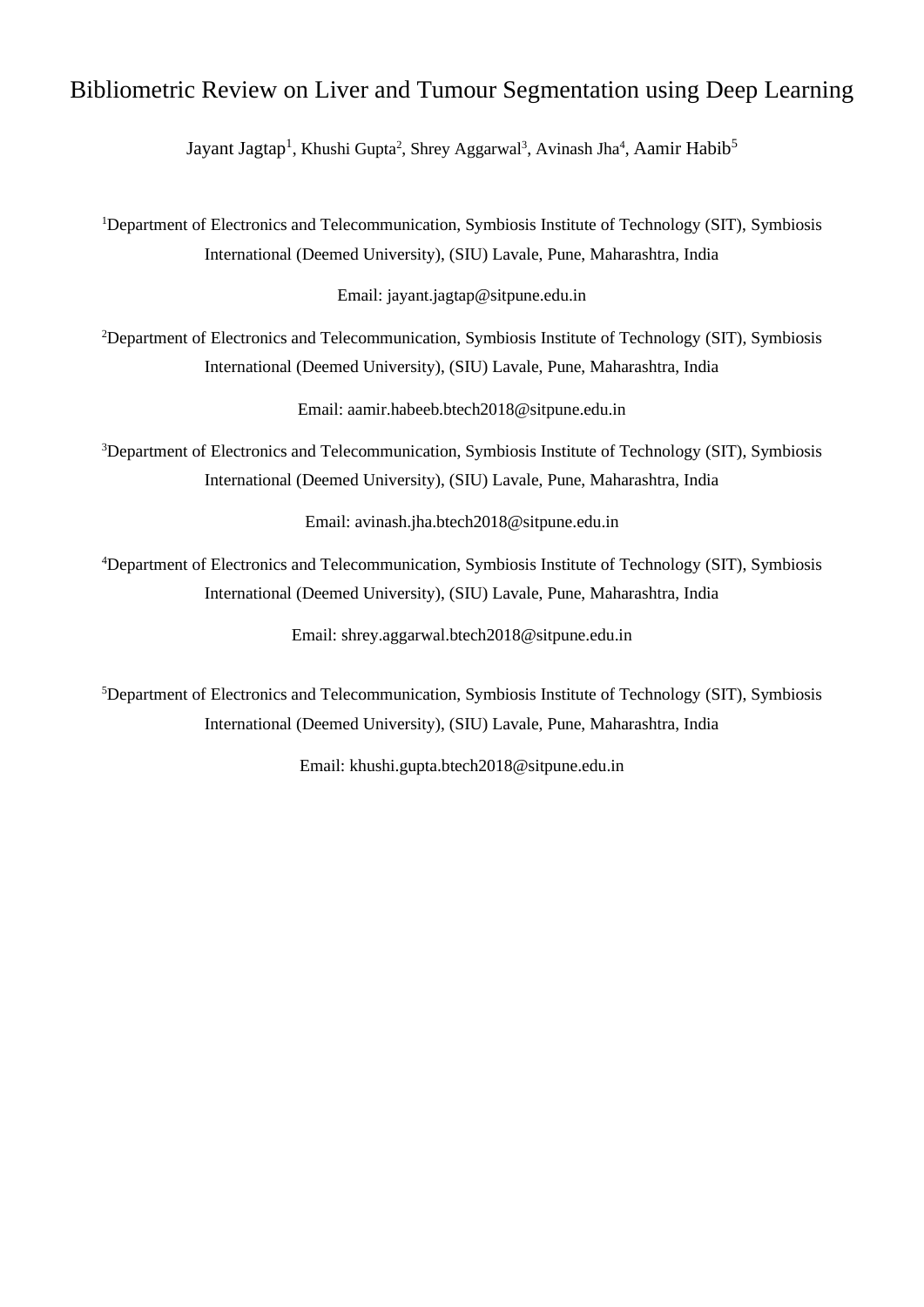#### **ABSTRACT**

One of the major organs in the body is liver where tumors occur often. Malignant liver tumors pose a serious hazard to human life and health. Manual segmentation of the liver organ and tumor from computed tomography (CT) scans is difficult, time-consuming, and skewed to the clinician's experience, yet it is essential for hepatic surgical planning. However, due to the following considerations, segmenting liver tumors from computed tomography (CT) images is difficult: In CT pictures, the contrast between the liver tumor and healthy tissues is low, and the boundary is indistinct; the picture of the liver tumor is confusing, with a wide range of size, shape, and location. Since there have been a lot of medical imaging techniques with their own advantages and disadvantages over the years, such as MRI, Ultra-sonography (US), Computed Tomography (CT), so on and so forth, CT is often preferred due to its high sensibility (93 %) and specificity (93 %), where CT is often preferred due to its high specificity (93 %) (100 %).

**Keywords:** Liver segmentation, Tumour segmentation, MPNET, ADCN, U-Net**,** CT images

## **1. INTRODUCTION**

As we all know, deaths occurring from cancer are second most in the world, World health organization (WHO) data says that this disease is responsible for 10 million deaths in 2020 out of which 632,320 almost 6.3% of the total deaths were caused by liver cancer. In 2022, 41,810 new cases of primary liver cancer and intra-hepatic bile duct cancer will be diagnosed (29,300 men and 11,610 women), with 28,220 people (19,610 men and 9,310 women) dying of primary liver cancer. Liver cancer can be found in greater number in countries like Africa and Southeast Asia accounting for quite a large number that is 600,000 deaths annually.

Estimated number of new cases in 2020, worldwide, males, all ages



Fig. 1: Deaths due to Cancer [1]

Data source: Globocan 2020<br>Graph production: Global Can<br>Observatory (http://gco.iarc.i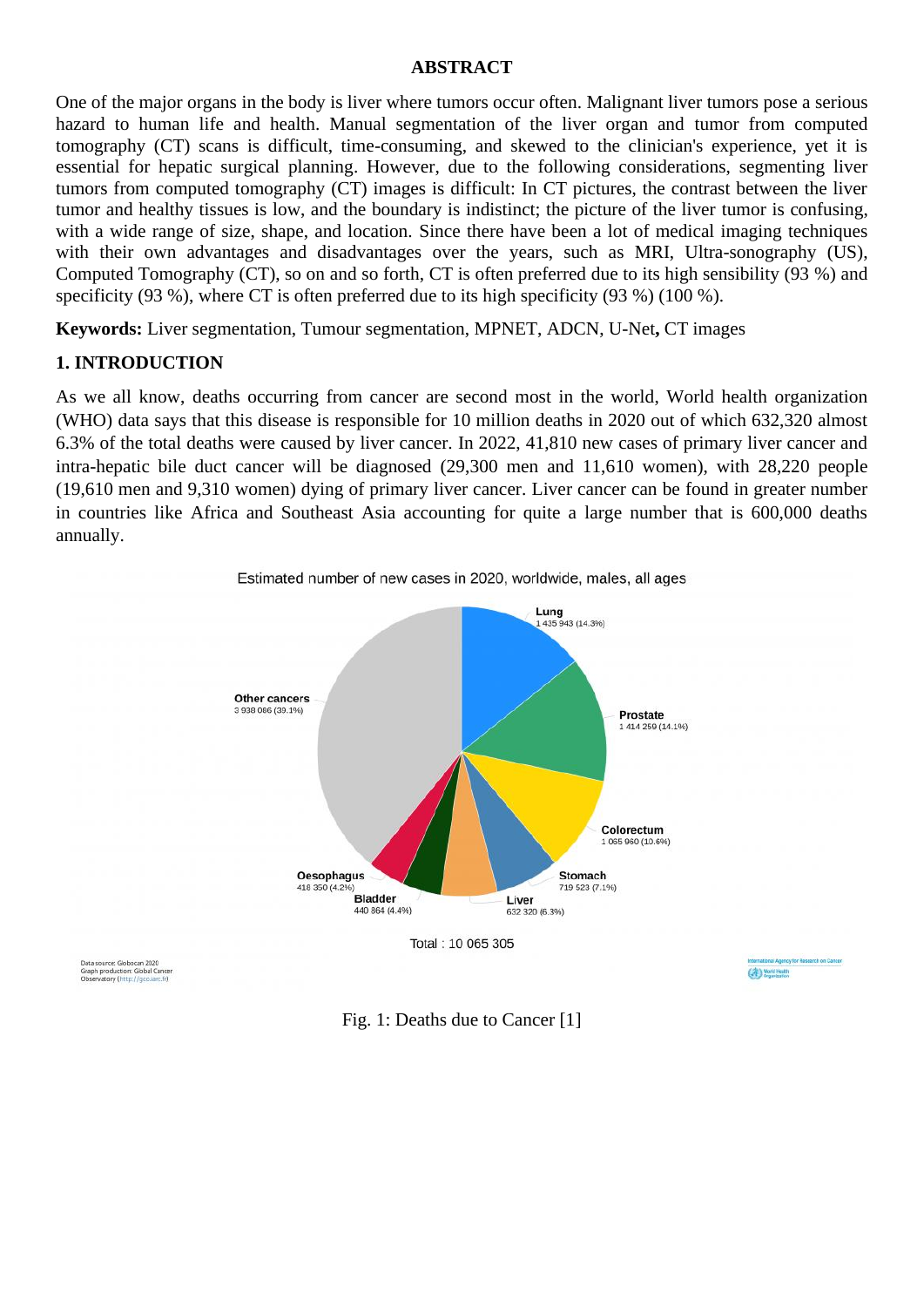

Fig 2: Estimated number of new cases for both the sexes in cancer between 2020-2040, age (0-85+) [2]

The liver is second largest organ in the body. The gallbladder, pancreas, and intestines are all in contact with the liver, which has two lobes: right and left. Because the liver is in contact with so many organs, cancer in the liver is frequently both primary (arising from the many cells that make up the liver) and secondary (resulting from liver metastases) (caused due to cancerous cell from other organs). Among all liver malignancies, hepatocellular carcinoma (HCC) is the most frequent type of primary liver cancer.

The technique of recognising, classifying, and segregating liver and malignant cells from normal non-liver and non-malignant cells in a medical imaging is known as completely automatic liver tumor segmentation. Such methods are generally based on training and testing of large number of labels of liver and tumor from medical image, originally segmented by expert radiologist and doctors. These fully tested and verified techniques can be integrated by developing a software or a Computer Assisted System. Thus, creation of effective and accurate segmentation algorithm for liver and tumor without help from expert radiologist and doctor can save a lot of time, money and life.

# **2. LITERATURE SEARCH AND DISCUSSION**

A large number of researches has been done for liver and tumor segmentation form on semi-automatic, automatic and manual segmentation technique. There is always active participation of expert or doctor required to delineate liver or tumor from medical images in either of manual (with complete involvement) or semi-automatic method (partial involvement). The following sections provides an overview of the related work done in this field:

The researchers created an autonomous approach for segmentation of liver and tumor from CT scans using FCN and three-dimensional dual path multiscale convolutional neural networks (TDPCNN).

FCN- It gets started when a CT scan to segment the liver organ, then trains to predict coarse liver and tumor segmentation, with the localised region-based level seeking to refine the predicted segmentation to discover the correct final segmentation. In TDPCNN the dual path was utilised in the network to balance segmentation performance and computing resource constraints, and at the end of the pathways, the feature maps from both paths were fused.

For liver and tumor segmentation, SSMs, ML classifiers, graph cut, clustering, and other semi/automatic techniques have been proposed.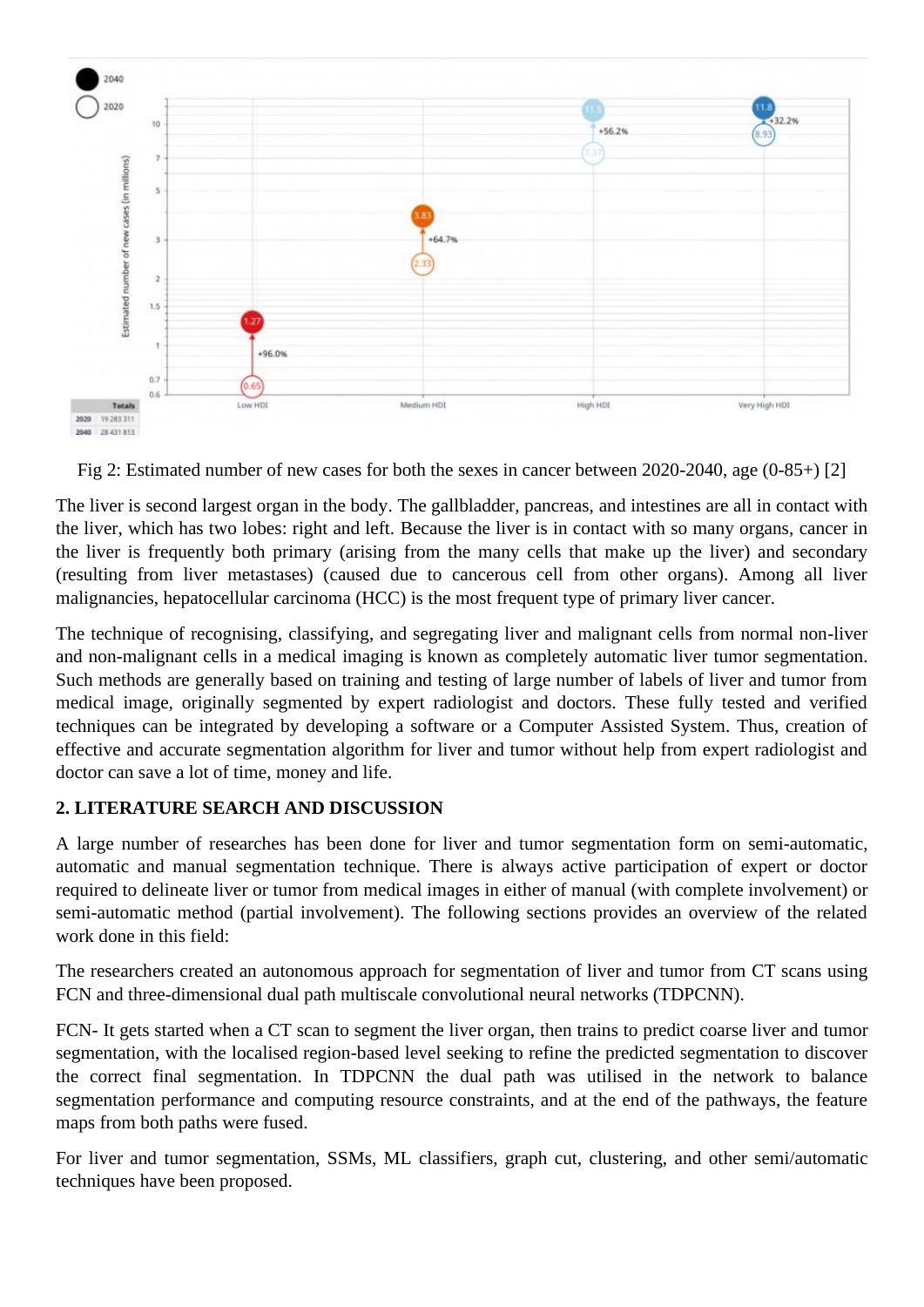It is very important to segment tumor for any surgical operation. Accurate and precise location and shape of a tumor are a necessity for better treatment plan at different liver cancer stages. This allows keeping track of the therapy over time.

# **2.1 Methodology**

This report uses a deep learning-based segmentation system to segregate liver and tumors from CT scan pictures. Following are the work's main contributions:

- a) It solves the problem of limited data in biological imaging by using data augmentation tasks.
- b) We will be decreasing the number of filters in every convolutional layer and hence, it dramatically minimises the amount of time necessary for training of our dataset.
- **c)** It improves algorithm's efficiency in recognising the tumor from CT scans by eliminating slices that contain no data on tumours and use only slices that contain complete information, reducing class imbalance between the tumour and background.

#### **2.2 Publishing Languages**

We have used Scopus database in which we used different keywords through which we can find research papers related to our work. Language plays a very important role in analysis for research papers. We found that English is the language in which most of the papers have been published.

| <b>Publication Language</b> | Count |
|-----------------------------|-------|
| English                     | 508   |
| Chinese                     |       |
| German                      |       |
| Persian                     |       |
| Spanish                     |       |
| <b>Total</b>                | 520   |

| Table 1: Language trends in publications |  |  |
|------------------------------------------|--|--|
|------------------------------------------|--|--|

Source: http://www.scopus.com

#### **2.2 Publishing outcomes based on keywords**

To find the literature surveys of different publications the best way to find them is through keyword-based search. During our research we used the following top keywords present in Table 2 based on our topic.

|                      | $140 \times 2$ . Lest of Rey words |
|----------------------|------------------------------------|
| <b>Keywords</b>      | <b>Number of Publications</b>      |
| Human                | 301                                |
| Machine learning     | 272                                |
| Article              | 255                                |
| Deep learning        | 149                                |
| Liver cell carcinoma | 129                                |
| Diseases             | 114                                |
| Liver cancer         | 93                                 |

| Table 2: List of keywords |  |  |  |
|---------------------------|--|--|--|
|---------------------------|--|--|--|

Source: http://www.scopus.com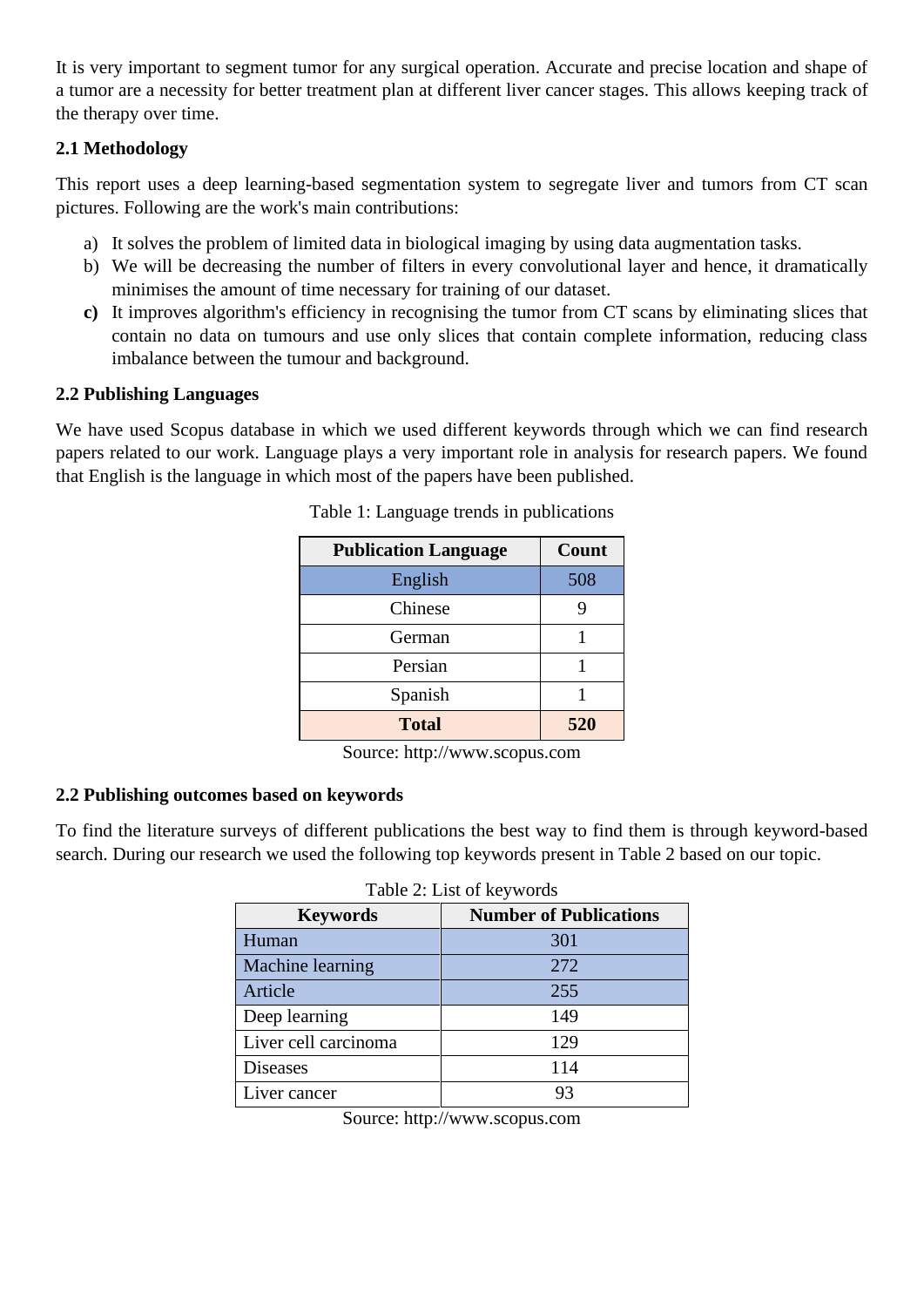#### **2.2 Publication analysis by year**

The documents have been collected from year 2012 to 2020 which includes sources such as research papers, thesis, journals, book chapters etc. Table 3 given below shows number of publications done in a particular year. The highest publications were made in 2020 followed by 2019.

| <b>Publishing Year</b> | Count |
|------------------------|-------|
| 2021                   | 5     |
| 2020                   | 209   |
| 2019                   | 121   |
| 2018                   | 55    |
| 2017                   | 43    |
| 2016                   | 27    |
| 2015                   | 19    |
| 2014                   | 23    |
| 2013                   | 12    |
| 2012                   | 4     |
| Total                  | 518   |

Table 3: Publication count per year

Source: http://www.scopus.com

#### **2.2.1 Documents with respect to subject area**

Liver cancer is purely the medical term. Hence maximum documents are found under medical category (27%). Following to the medical category, computer science (18.5%) and engineering (10.6%) which combinedly covers 29.1% of documents.



Fig.3: Documents by year Source: www.scopus.com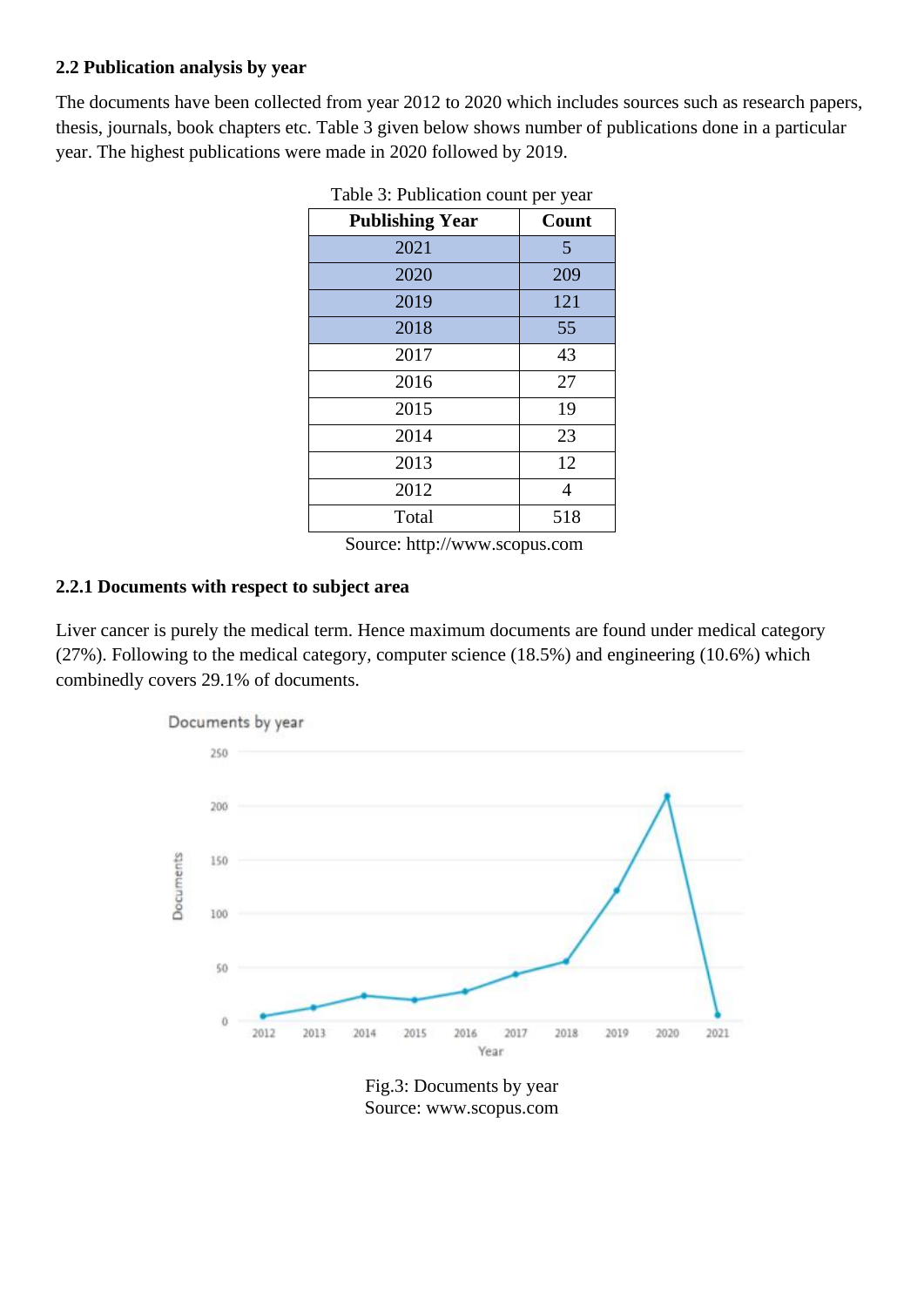#### Documents by subject area



Fig.4: Documents with respect to search area Source: www.scopus.com

#### **3. ALGORITHM**

The shape, size, and contrast of a liver tumor can differ from that of other tumors. If we compare a segment to only one region of interest, we can see that liver tumors can manifest in a variety of ways and frequently lack clearly visible edges. Typically, these things contribute to extra noise while segmenting. As a result, segmenting liver tumors is considered the most challenging task in medical science. The following are the several types of methods for segmenting liver tumors:

#### **3.1 Thresholding methods**

Based on our findings, the levels of grey tumors in non-tumor areas differentiate from pixels, which means that thresholds can be a simple yet efficient technique for automatic distinction between the tumor and the liver and the background. By generating an adequate threshold value using histogram analysis, maximizing variance between classes, and iteratively setting the threshold value using an isodata algorithm, thresholdbased methods have improved tumor segmentation results.

#### **3.2 Spatial regularization methods**

Prior imaging or morphology information, such as tumor size, shape, surface, or geographical information, is used in spatial regulatory systems. This data is used to impose restrictions such as regularization and penalization. Adaptive thresholding approaches are widely used in lesion segmentation.

#### **3.3 Using supervised classification and unsupervised clustering algorithms on local picture characteristics**

Because of the varied incidence of liver tumors, ML-based approaches are significantly established in liver tumor segmentation tasks. K-means and fuzzy c-means clustering, as well as deformable models for segmentation refinement, are examples of clustering algorithms. SVM [4][6] in combination with AdaBoost trained on texture features and image intensity profiles, logistic regression, and RF recursively decomposing super voxels are among the supervised classification methods. (A voxel is a single image, or data point, on a three-dimensional grid with regular spacing. This piece of data can contain a single piece of information, such as opacity, or multiple pieces of information, such as color in addition to opacity.)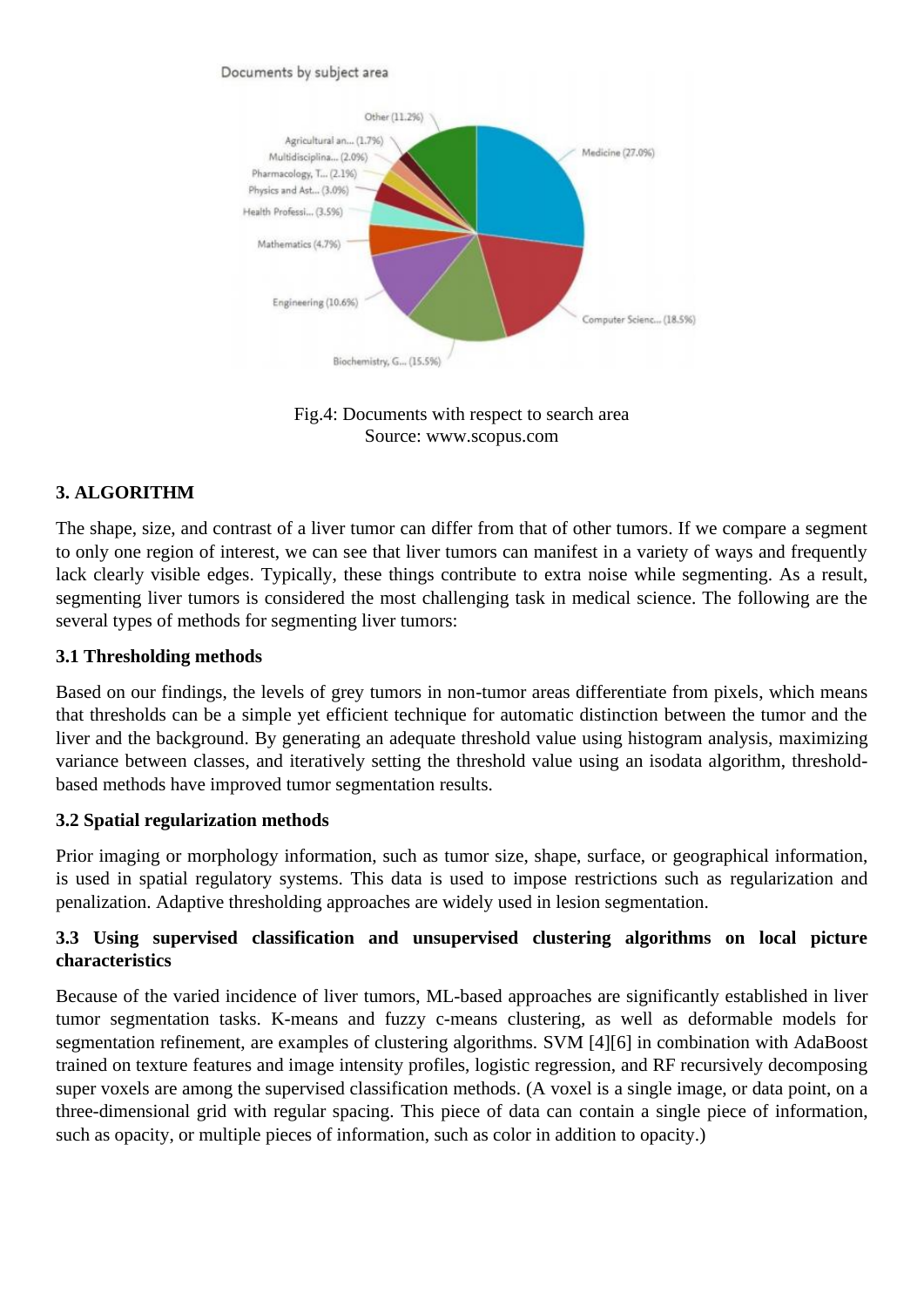#### **3.4 Deep Learning Techniques**

Prior to LiTS, deep learning techniques for liver tumor segmentation were rarely applied. For liver and tumor segmentation, one method used an eleven-layer 3D CNN for segmentation refinement after cascading 3D CNNs [4].

# **4. METHODS FOR SEGMENTATION**

## **4.1 The cascaded framework**

Fig.5 depicts the cascade system for segmentation of tumor and liver. In this scenario, two layers are employed to segment liver and the tumor. The MPNet first separates liver from the 3-D CT images of the abdomen, allowing us to get an accurate liver area. The liver is then utilized as the ACDN's bounding box, and the network's input images are cropped to train it for tumor segmentation. Two steps in the network development process are training the network for weight update and segmentation utilizing the recording network. The bounding boxes containing the liver are results of the segmentation of the liver, whereas the bounding box containing tumor are directly selected from the bottom truth during training to find out the ideal network parameters for liver or tumor.



Fig.5: Cascaded framework for Segmentation [3]



Fig.6: The training and segmentation part from the construction of network [3]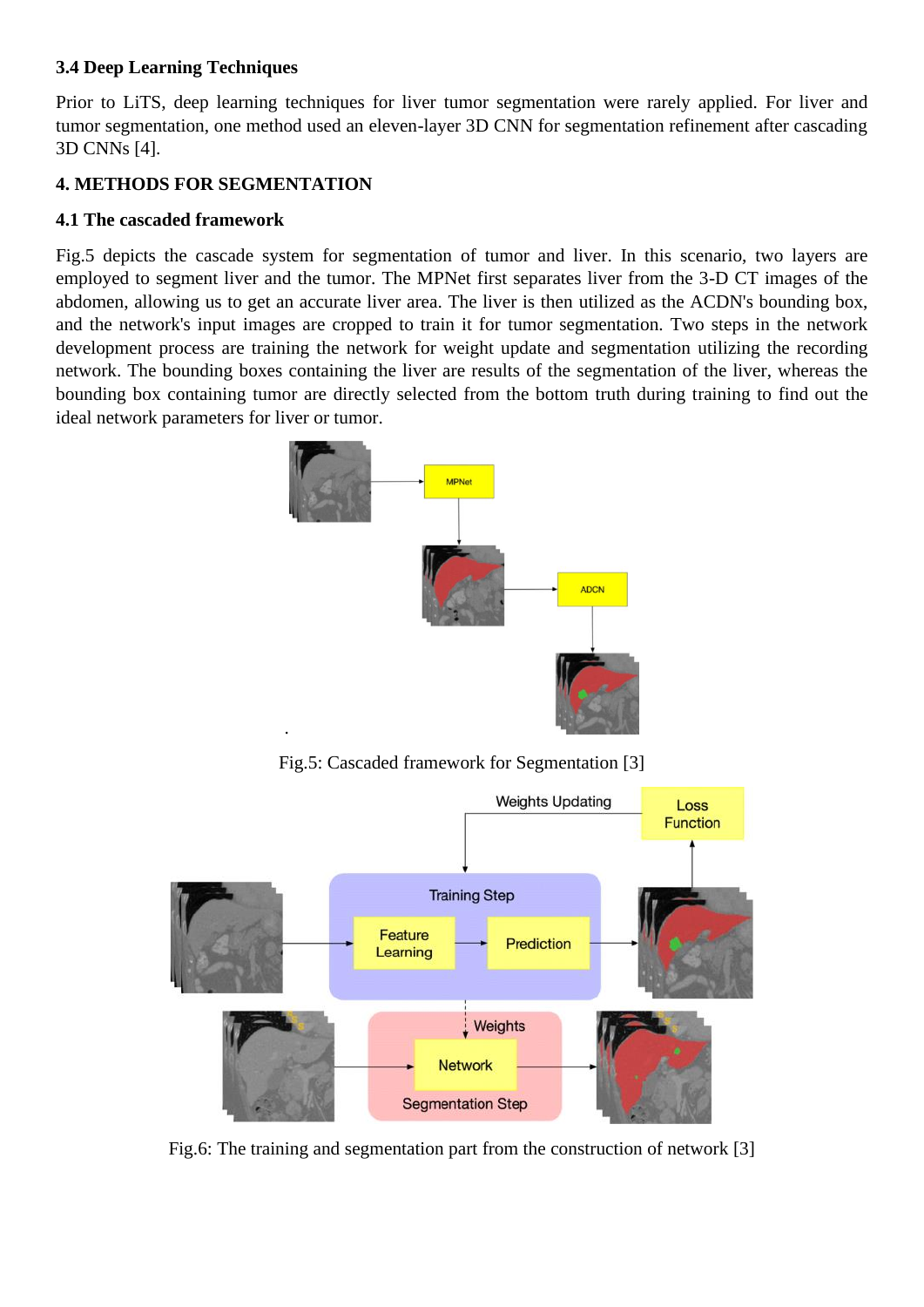#### **4.2 Multi-plane integrated fully convolutional networks used for liver segmentation**

An FCN's (fully convolutional network) output is the same size as its input. For each voxel it receives as input, FCN can build a score map. MPNet's core technique is to train data from the input 3D CT volumes in three planes that are axial, sagittal, and coronal. To obtain the final segmentation results, we need to apply the multi-plane integration methodology to find the joint predictions of three networks during the segmentation step.

#### **4.3 Adversarial densely connected network for tumor segmentation**

The obtained ROI will be fed into the tumor segmentation network. Because of its demonstrated performance in image segmentation, we seek to optimize the convolutional encoder-decoder structure for the purpose of liver tumor segmentation. For tumor voxel classification, this method uses a hostile densely connected network using a hostile training method, dense connection, dilated convolution, and multi-scale feature fusion technology. Here, in the ADCN architecture that can be seen in Fig. 7. The MPNet provides the input for ADCN, which is clearly 3D Computed Tomography liver volumes, and the output is a map that displays a probability map showing how the voxels belong to tumor.



Fig.7: The Structure of ADCN

#### **4.4 UNET Architecture and Training**

Olaf Ranneberger was the first to develop the UNET architecture for Bio Medical Image Segmentation. There are two ways in the architecture. The first path is the contraction path (also known as the encoder), which is used to record the image's context. The encoder is just a typical convolutional and max pooling layer stack. The symmetric expanding path (also known as the decoder) is the second path, which is used to provide exact localization via transposed convolutions. As a consequence, it's an end-to-end FCN, it means it has just Convolutional layers and no Dense layers, and can accept any image (of any size). The following is a diagram of the U-Net architecture in its most general version.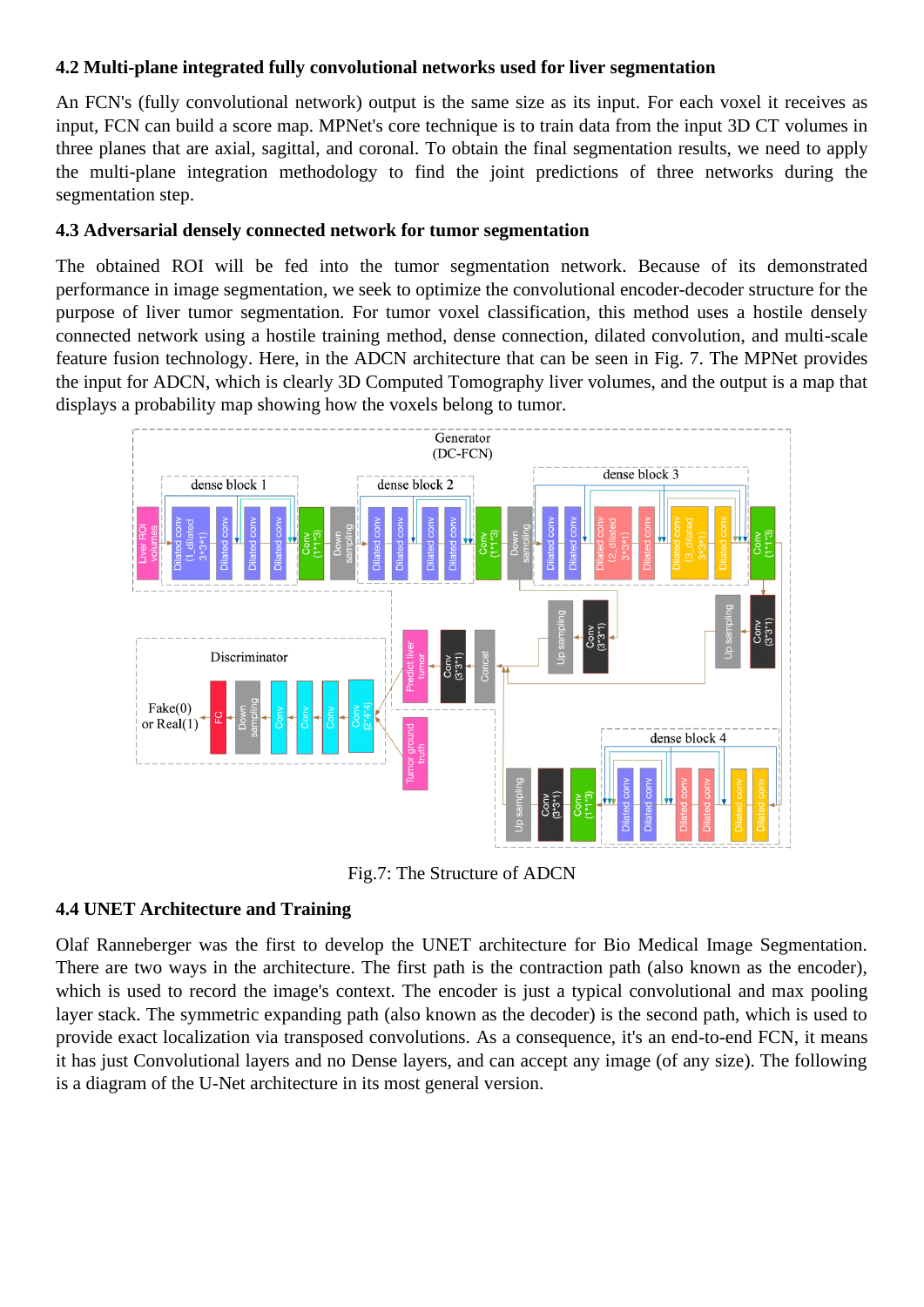

Fig.8: U-net architecture particularly said to be multi-channel feature [13]

#### **4.5 Accuracy of different methods:**

Table 4: Evaluation results of different methods (for tumor segmentation) [15]

| <b>Methods</b> | <b>ACC</b> | IoU  | <b>DSC</b> | <b>AUC</b> |
|----------------|------------|------|------------|------------|
| U-Net          | 0.92       | 0.53 | 0.65       | 0.73       |
| ResNet         | 0.98       | 0.62 | 0.67       | 0.77       |
| C-UNet         | 0.99       | 0.67 | 0.67       | 0.87       |

Three mainly used methods for image tumor segmentation are U-Net, C-UNet, and ResNet [15]. These three methods were selected for comparison of tumor segmentation capability. Table 4 tabulates the tumor extraction results of all the methods in terms of accuracy, intersection over union (IOU), dice similarity coefficient (DSC), and area under curve AUC. In accuracy that is ACC, all methods achieved values above 0.9 due to the fact that both positive (tumor) and negative (background) samples were counted in ACC. Thus, ACC is not an ideal metric for segmentation where the positive and negative samples are unbalanced [15]. On the opposite hand, IoU, DSC, and AUC were better metrics for the segmentation task.

| <b>Methods</b>        | <b>DSC</b> | VOE  | <b>RAVD</b> | $ASD$ (mm) | MSD (mm) |
|-----------------------|------------|------|-------------|------------|----------|
| <b>RF</b> Classifier  | 99.03      | 0.44 | 1.96        | 0.529      | 3.703    |
| <b>SVM Classifier</b> | 96.79      | 2.12 | 10.11       | 3.29       | 25.76    |
| <b>DNN</b> Classifier | 97.11      | 1.89 | 8.67        | 2.98       | 24.04    |

Table 5: Evaluation results of different methods (Liver Segmentation) [4]

Three proposed methods for liver segmentation are RF, SVM and DNN [4]. Table 5 shows that the RF classifier is the clear winner in terms of Dice similarity coefficient, which is crucial in the Accuracy section. But in our thesis, we will be using the  $2<sup>nd</sup>$  most used method that is DNN as other that DSC it also has many other features and with good datasets the accuracy can be increased.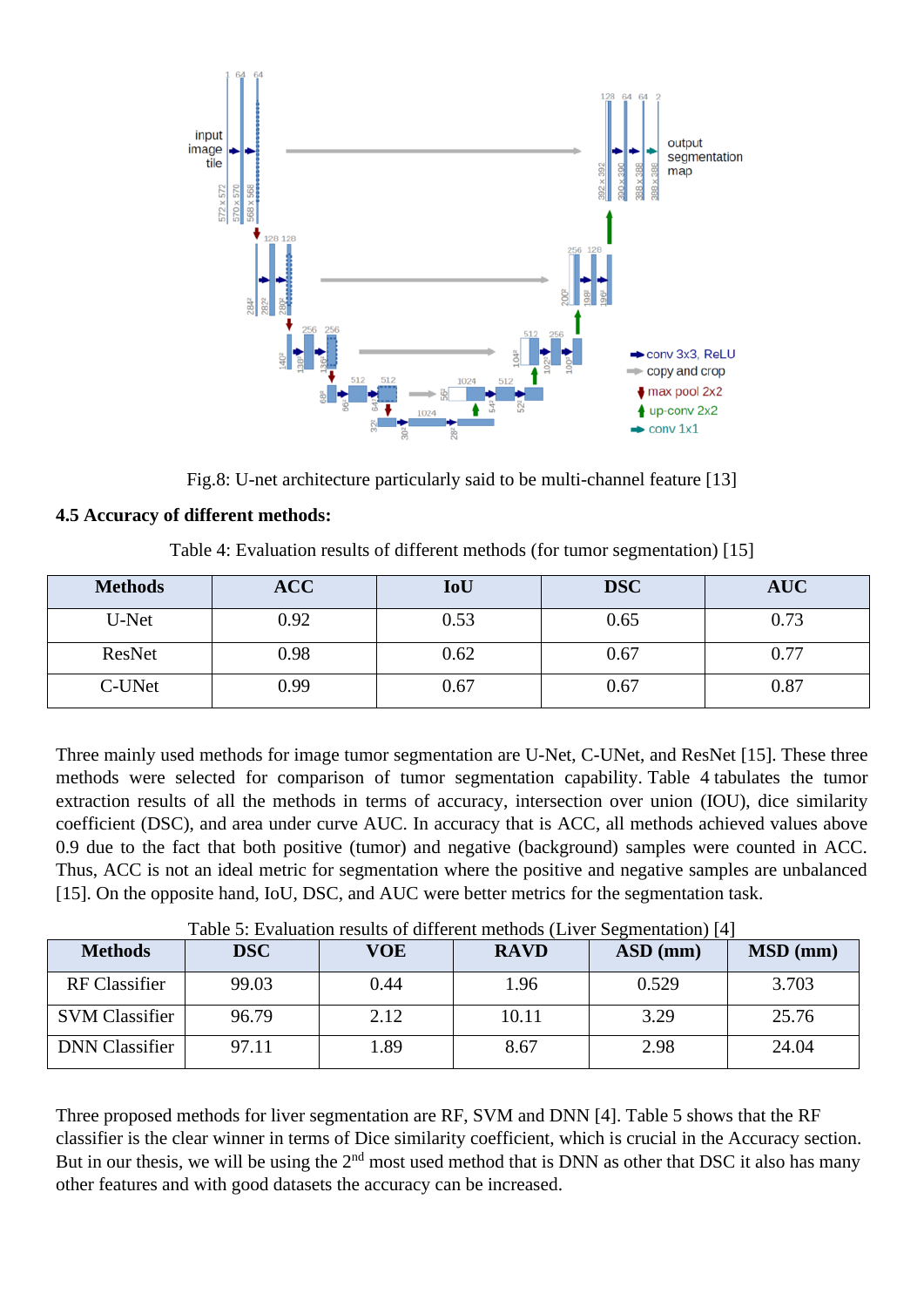#### **5. AVAILABLE DATASETS**

| <b>Dataset</b>   | <b>Institution</b> | <b>Liver</b> | <b>Tumor</b> | <b>Volumes</b> | <b>Modality</b> |
|------------------|--------------------|--------------|--------------|----------------|-----------------|
| 3D-IRCADb-<br>01 | <b>IRCADb</b>      | Yes          | Yes          | 20             | <b>CT</b>       |
| 3d-IRCADb-<br>02 | <b>IRCADb</b>      | Yes          | Yes          | $\overline{2}$ | <b>CT</b>       |
| <b>LiTS 2017</b> |                    | Yes          | Yes          | 131            | <b>CT</b>       |
| <b>TCGA-LIHC</b> | <b>TCIA</b>        | Yes          | Yes          | 1688           | CT, MR, PT      |
| <b>MIDAS</b>     | <b>IMAR</b>        | Yes          | Yes          | $\overline{4}$ | CT              |

Table 6: Available datasets and information about them [6]

Table 6 shows the list of available datasets and if they provide us with liver and tumor segmentation and if yes then the volume is also mentioned in the table.

# **5.1 Datasets we are considering for use**

# **5.1.1 3DIRCADb:**

The 3D-IRCADb is a database that contains hidden medical related photographs [1][4][15], as well as various segmented structures that are useful to our project, all of which are human-made and performed by medical specialists. Three-dimensional CT scans of liver tumors in ten women and 10 men are included in the database. The slice spacing can be anywhere between 1.6 and 4.0 mm, while the in-plane resolution can be anywhere between 0.57 and 0.87 mm. In this dataset, the scans are performed with the arterial phase in the inhaled position. The training set consisted of 10 scans, the validation set consisted of five scans, and the test set consisted of five scans.

# **5.2.2 LiTS:**

The LiTS dataset includes 201 three dimensional abdominal CT scans with a resolution of 512×512 per slice with liver and tumor region segmentation labels [1][2][3]. The slice spacing varies ranging from 0.45-5.0 mm, and the in-plane resolution varies in range of 0.60-0.98 mm. We clipped the intensity values to the range [300, 400] HU and normalised the images to [0, 1] to remove extraneous features. The LiTS 2017 dataset had 131 scans, divided into 102 scans for training, 20 scans for verification, and 9 scans are used for testing.

#### **5.2 Reasons for choosing the dataset**

When comparing the model trained with  $512\times512$  resolution data to the model trained with low resolution data, we discovered that the model trained with 512×512 resolution data improves segmentation results by about 2% for the liver and 7% for a tumor. Down sampling has a more detrimental impact on tumour segmentation tasks with a lower objective. As a result, we have to test and train models using data with 512×512 resolution, and accuracy will be substantially higher because both datasets have the same resolution.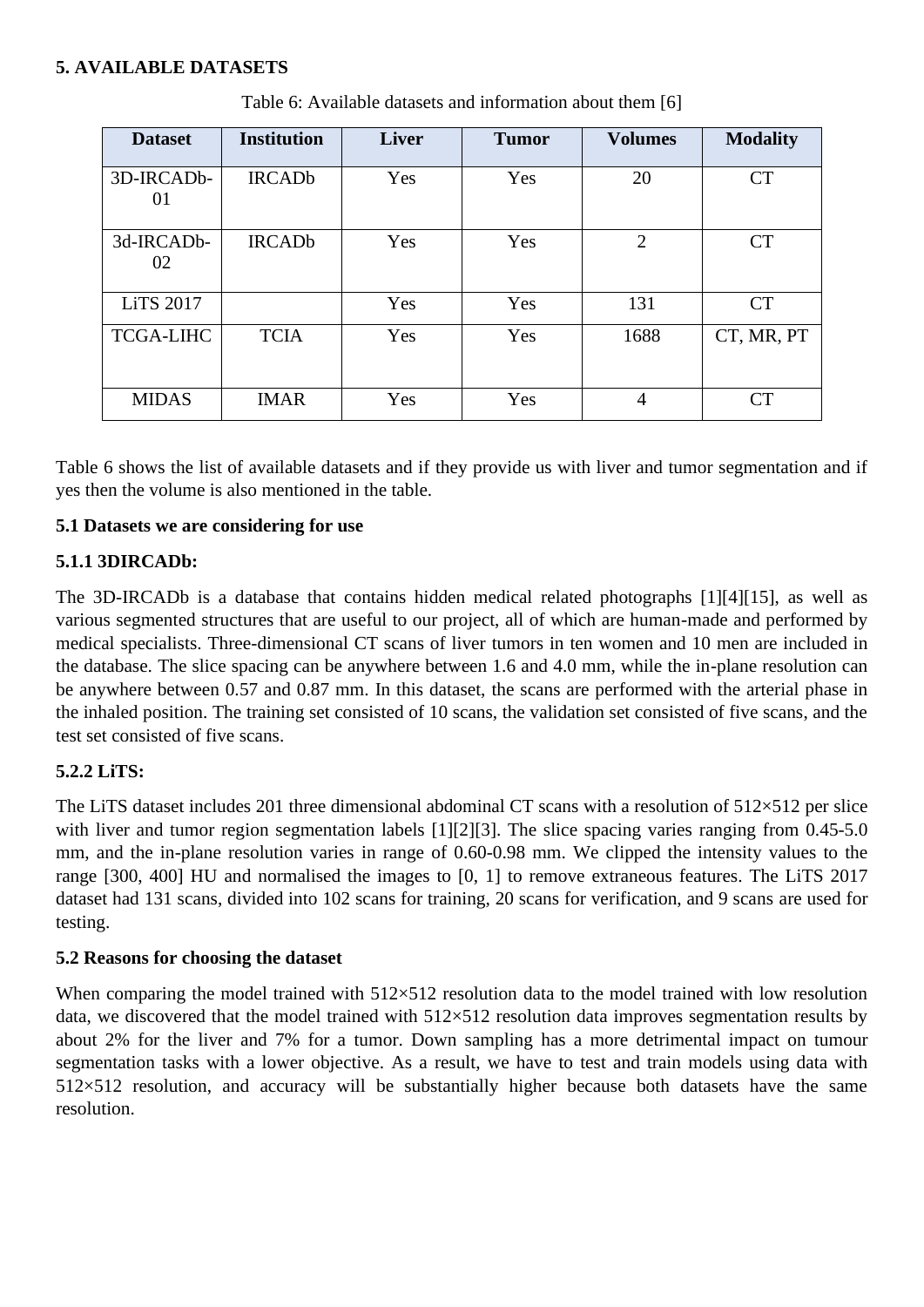| Category     | <b>Datasets</b>  | <b>Resolutions</b> | <b>Dice Similarity</b><br><b>Coefficient (DSC)</b> |
|--------------|------------------|--------------------|----------------------------------------------------|
|              |                  | 512*512            | 0.953                                              |
|              | <b>LiTS 2017</b> | 256*256            | 0.947                                              |
|              |                  | 128*128            | 0.936                                              |
|              |                  |                    |                                                    |
| <b>Liver</b> |                  | 512*512            | 0.929                                              |
|              | 3D-IRCADb        | 256*256            | 0.924                                              |
|              |                  | 128*128            | 0.91                                               |
|              |                  |                    |                                                    |
|              |                  | 512*512            | 0.699                                              |
|              | <b>LiTS 2017</b> | 256*256            | 0.655                                              |
| <b>Tumor</b> |                  | 128*128            | 0.615                                              |
|              |                  |                    |                                                    |
|              |                  | 512*512            | 0.623                                              |
|              | 3D-IRCADb        | 256*256            | 0.597                                              |
|              |                  | 128*128            | 0.567                                              |

Table 7: Summary of the datasets trained with numerous data [6]

In Table 7 as we can see that LiTS has the better Dice similarity coefficient as compared to 3D-IRCADb for both liver and tumor segmentation.

Table 8: A summary of the results performed on LiTS 2017 and 3D-IRCADb [6]

| <b>Category</b> | <b>Dataset</b>          | <b>Function</b><br>loss | <b>DSC</b> | 95 <sup>th</sup> Percentile of<br>the Hausdorff<br><b>Distance Metrix</b><br>$(HD95)$ (mm) | Average<br><b>Symmetric</b><br><b>Distance</b><br>(ASD)(mm) | <b>TNR</b> | <b>TPR</b> |
|-----------------|-------------------------|-------------------------|------------|--------------------------------------------------------------------------------------------|-------------------------------------------------------------|------------|------------|
|                 | <b>LiTS</b><br>2017     | $L_{Reg}$               | 0.953      | 5.44                                                                                       | 1.61                                                        | 0.957      | 0.998      |
|                 |                         | $L_{hd}$                | 0.962      | 3.60                                                                                       | 1.05                                                        | 0.971      | 0.998      |
|                 |                         | $L_{bd}$                | 0.963      | 4.24                                                                                       | 0.88                                                        | 0.973      | 0.999      |
|                 |                         | $L_{sdm}$               | 0.966      | 3.23                                                                                       | 1.07                                                        | 0.982      | 0.999      |
| <b>Liver</b>    | $3D -$<br><b>IRCADb</b> | $L_{reg}$               | 0.929      | 8.74                                                                                       | 2.58                                                        | 0.921      | 0.997      |
|                 |                         | $L_{hd}$                | 0.942      | 6.97                                                                                       | 2.17                                                        | 0.949      | 0.998      |
|                 |                         | $L_{bd}$                | 0.947      | 4.15                                                                                       | 1.87                                                        | 0.955      | 0.998      |
|                 |                         | $L_{sdm}$               | 0.948      | 4.68                                                                                       | 1.81                                                        | 0.958      | 0.998      |
|                 | <b>LiTS</b><br>2017     | $L_{reg}$               | 0.699      | 9.36                                                                                       | 2.17                                                        | 0.655      | 0.998      |
|                 |                         | $L_{hd}$                | 0.731      | 8.77                                                                                       | 1.82                                                        | 0.682      | 0.998      |
| <b>Tumor</b>    |                         | $L_{bd}$                | 0.745      | 8.14                                                                                       | 1.68                                                        | 0.708      | 0.999      |
|                 |                         | $L_{sdm}$               | 0.764      | 6.72                                                                                       | 1.26                                                        | 0.761      | 0.999      |
|                 | $3D-$                   | L <sub>Reg</sub>        | 0.623      | 13.46                                                                                      | 3.72                                                        | 0.564      | 0.999      |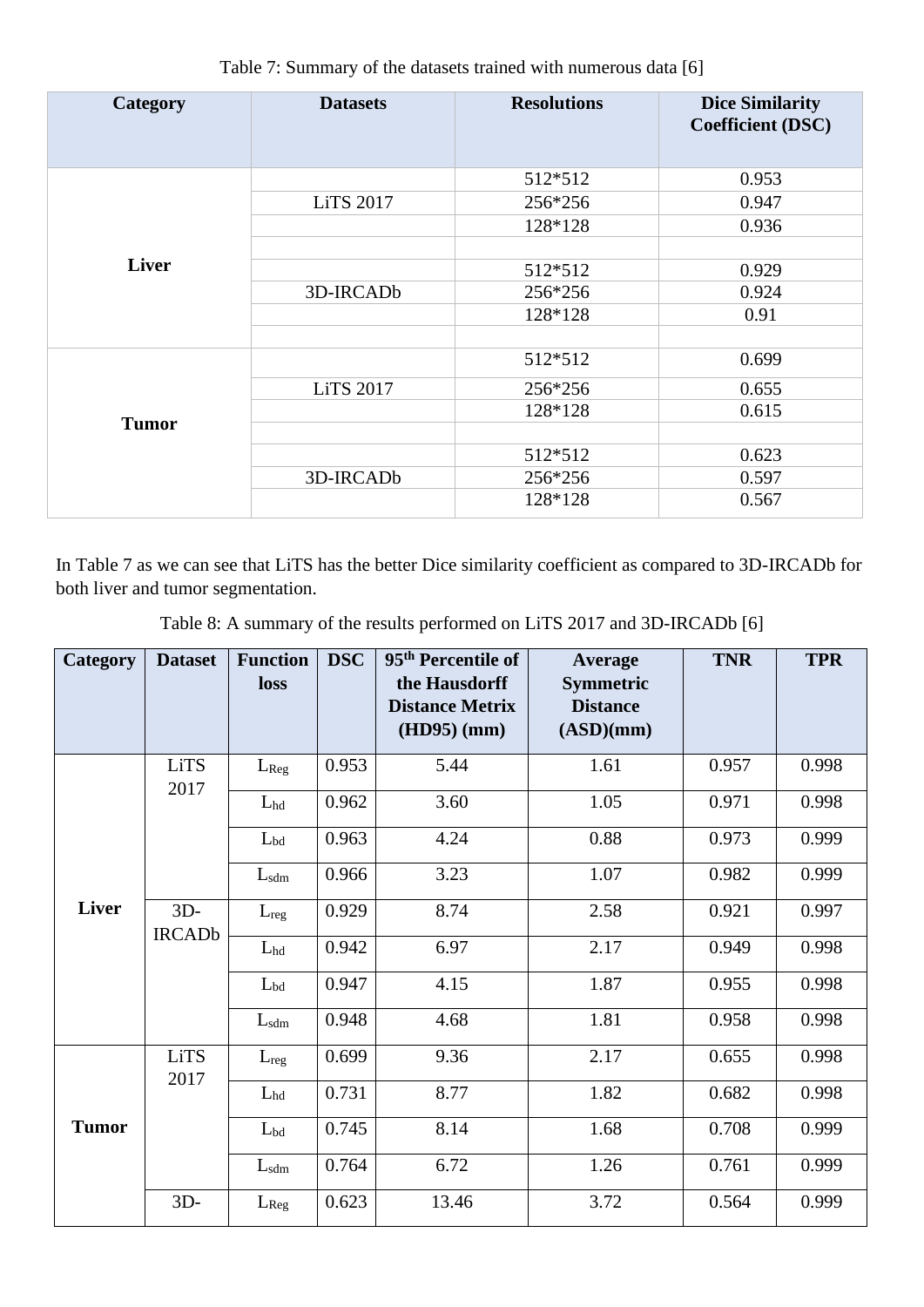| <b>IRCADb</b> | $L_{hd}$      | 0.648 | 1.25 | 3.08 | 0.587 | 0.999 |
|---------------|---------------|-------|------|------|-------|-------|
|               | $L_{bd}$      | 0.677 | 9.88 | 2.88 | 0.674 | 0.999 |
|               | $L_{\rm sdm}$ | 0.682 | 9.47 | 2.82 | 0.654 | 0.999 |

Table 8 shows the summary of the two datasets mainly on the factors like Hausdorff Distance Matrices the less it the more will be the accuracy. Then on the basis of ASD, True Negative and Positive Rate. In all of the above parameters the LiTS database is outshining the 3D-IRCADb database.

## **5.3 Dataset extraction:**

The datasets can be downloaded from Kaggle. In the dataset .nii files are used for 3-D imaging. Therefore, we will be converting those 3D images into 2D images using U-Net architecture (python code).

# **6. GENERALIZED BLOCK DIAGRAM AND WORKING**



Fig.9: Generalized block diagram for liver and tumor segmentation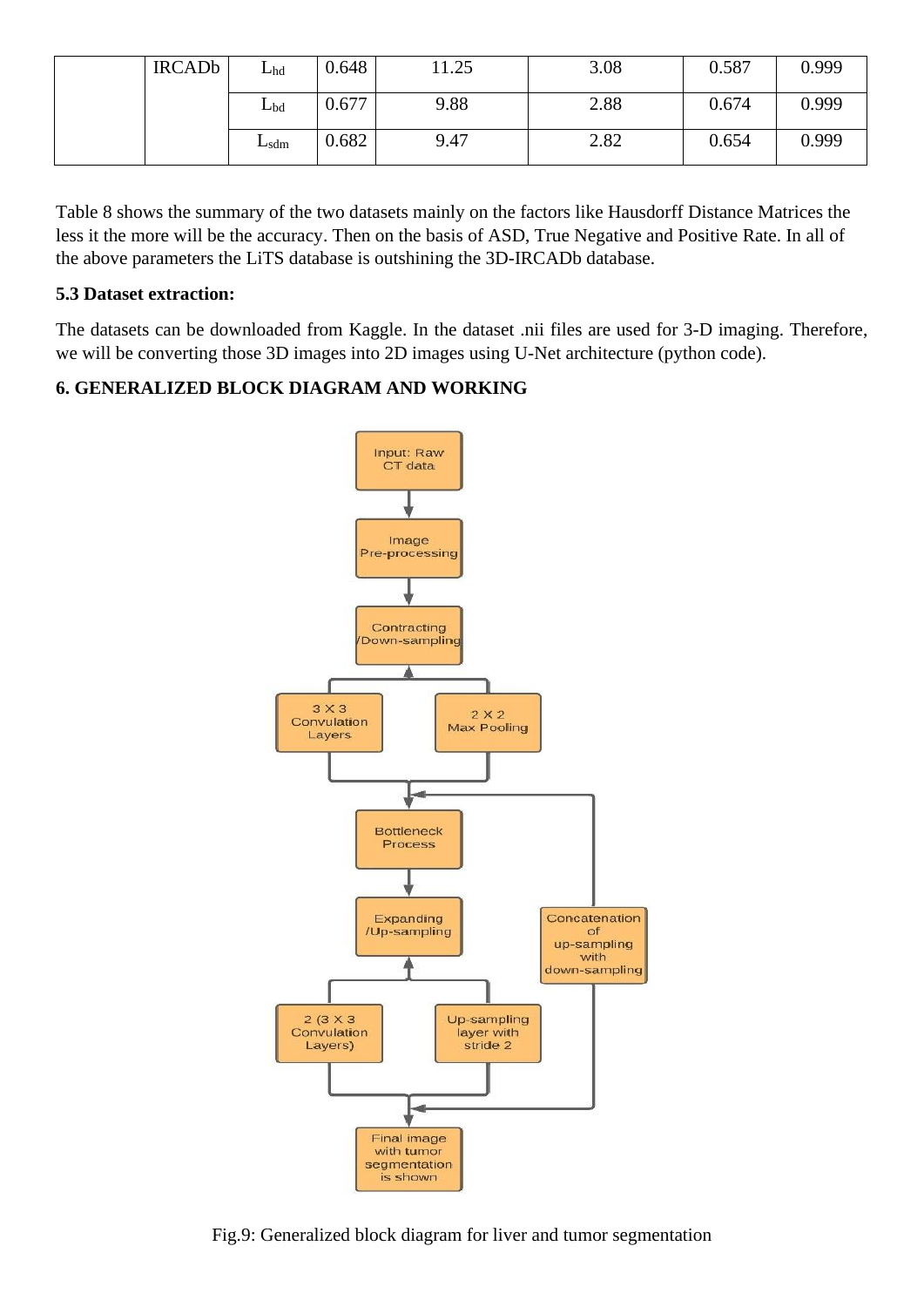- 1. The user will input the CT scan of the liver into the database. the image will be gone through filtering and normalizing.
- 2. The picture will go through the process of image segmentation and will follow a segmentation algorithm the algorithm is based on the UNet architecture. This algorithm includes two 2D UNet architectures / TDP-CNN architecture, for the liver and its tumor. These architectures were designed to segment liver and tumor from the abdominal CT scan images.
- 3. Both liver and the tumor are segmented using a U-net architecture. It has a contracting path, an expanded way, and a bottleneck component, just like the original U-Net.
- 4. **Contraction and down sampling:** ReLU Normalization and activation functions are necessary. This contraction path captures the context or semantics of the input image in order to execute segmentation. Using convolutional and pooling layers, it recovers features that provide information about what is in an image.
	- a) Consists of Convolution Layer with ReLU
	- b) Consists of Max Pooling later
- 5. **Bottleneck:** Between the contracting and extending paths is this section of the network. Two convolutional layers with batch normalisation form the bottleneck.
- 6. **Expanding or Upsampling Path:** Four bricks make up the decoder, or expanding path. Up-convolution layers are often used to restore the feature map size and offer spatial information to the segmentation image in all of these blocks.
	- a) With stride two, add an up convolution or deconvolution layer.
	- b) The cropped feature map from the contracting path is joined with matching cropped feature map.
	- c) Two 3 by 3 Convolution layers with activation function are included. Here ReLU is used for activation.

#### **7. DEEP LEARNING NETWORK WITH ReLU FUNCTION**

In deep learning, the deep network is taught to recognise qualities by gathering and recombining information from previous levels. This capability is referred to as feature hierarchy that provides the deep-learning network with the ability to handle very large high-dimensional data which has billions of parameters passing the nonlinear function. DNN can be used for both automatic feature extraction and feature classification. In our thesis, we have used deep-learning networks in a supervised mode as a binary classifier. The DNN classifier had three hidden layers (as shown in Fig.10). For each of the three layers, the ReLU activation function is used as an activation function for non-linearity. An activation function outputs a nonlinear transformation of the weighted data, which is the product of input data and weights. Where, X is the input neuron matrix, Bi is bias, and Wi is 40-weight matrix for layer I in ReLU, then the output from layer is provided through equation (1).

$$
Z_i = \text{ReLU}(XW_i + B_i) = \max(0, XW_i + B_i)
$$
 (1)

where layer i is ranging from 1 to total number of output and hidden layers.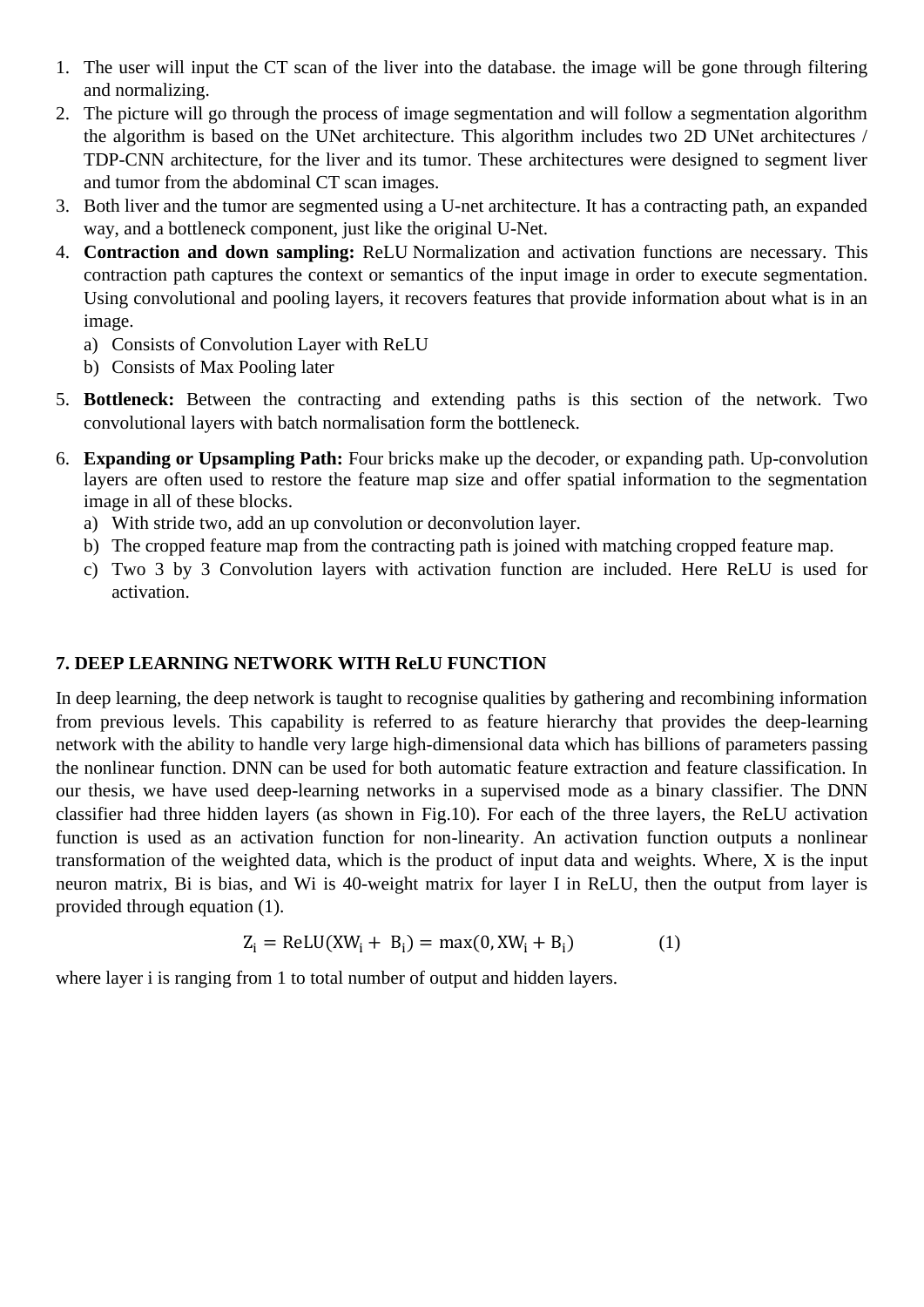

Fig.10: Binary DNN Classifier architecture [4]

#### **7.1 Method for implementing binary DNN classifier**

1. First, an NN network with input layer, three hidden-layers, and output layer was defined. The input and output layers were assigned twenty-six and two nodes respectively. The first, second, and third hidden layers were assigned twenty, thirty, and fifteen nodes respectively.

2. The network was then provided with random initial weight and bias values for each neuron in the network. The weight with ReLU activation function for all neurons was initialized using equation (2).

$$
w = random(n) * \sqrt{n/2}
$$
 (2)

where n is the number of inputs, and random () is a function that randomly samples value from zero mean and unit standard deviation. Because every neuron in the network computes the same output, they will all calculate the same gradients throughout back-propagation to modify the same parameter, leading in no asymmetry. Small random values from a uniform distribution are also insufficient, as the output from a randomly initialised neuron grows as the number of inputs increases.

Therefore, the variance was normalized as shown in equation (2). The bias values were initialized using the same formula replacing weight with bias in the equation (2).

3. The ReLU activation function was used in each neuron as a trigger to obtain and propagate some gradient.

4. Let us consider X as an input matrix, W as weight matrix, and B as the bias matrix, then the output at each neuron was derived in the form of a matrix as equation (3).

$$
Y = W X + B \tag{3}
$$

The final output of each neuron was calculated using the ReLU function as max (0, Y).

5. The next step is regularization to prevent overfitting. we have used L2 regularization which is implemented by adding  $\frac{1}{2} \lambda w^2$  term for every weight w in the network to the output.  $\lambda > 0$  is a non-negative hyperparameter termed as regularization strength, and  $w \in W$  for every weight in the network.

6. The next step involves calculating the loss function. In this thesis, we have used cross-entropy function (C) which in the binary case is given by equation (4).

$$
C = -\frac{1}{N} \sum_{n=1}^{N} [y_n \log p_n + (1 - y_n) \log(1 - p_n)] + \frac{\lambda}{2} ||W||_2^2
$$
 (4)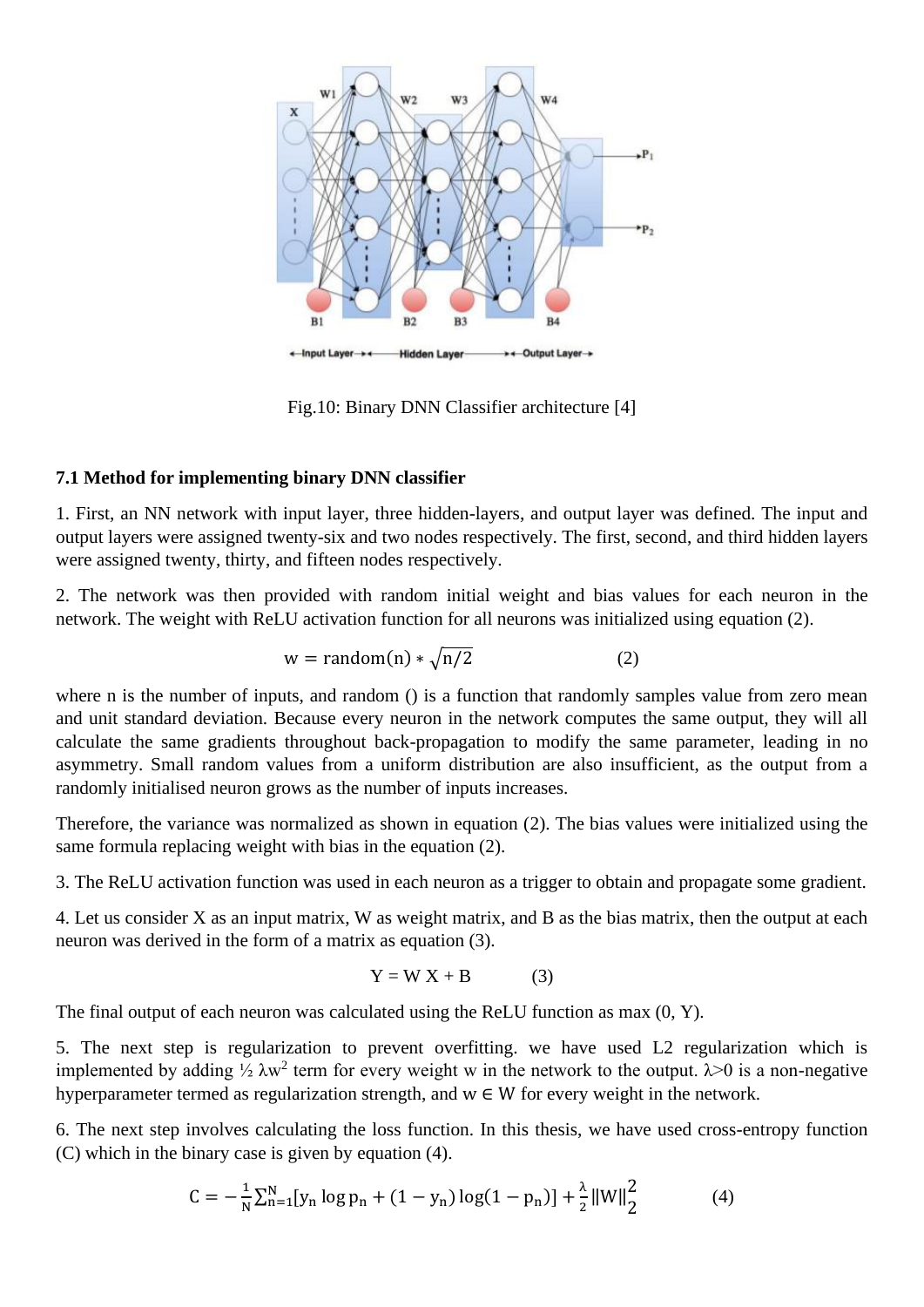7. Next, the weights of each neuron were updated based on the loss function using the back propagation method with Stochastic Gradient Descent (SGD) (discussed in detail in the next subsection of this chapter).

8. Finally, the process was repeated for the least error value. The weights and other parameters were saved from the trained DNN classifier to predict test data.

#### **8. SOFTWARE REQUIREMENT**

The datasets can be acquired from programming platforms like Kaggle and python 3 notebooks in anaconda for the major coding part.

LiTS and 3D-IRCAD datasets were utilized in this paper.

## **9. PERFORMANCE AND ACCURACY PARAMETERS**

#### **9.1 Parameters for performance evaluation**

To perform a comparison of various algorithms proposed in our research paper, it is very important to measure and correctly evaluate the performance of segmentation algorithm along with classifiers as there are many lives depended on this. Therefore, we have used aforementioned parameters that are widely used in the field of ML and medical image processing [4]. Discussion about the definitions and different methods on how to increase accuracy and give suitable results are mentioned in the above sections.

#### **9.1.1 Quality measures for individual classifiers**

There are mainly three cases on which we measure our quality for individual classifiers those are AC, SN and SP [4]. The calculations for these parameters are based on confusion matrices. As the binary classifier takes all the instances present in the dataset into consideration it can be further predicted in the four following cases:

1. **True Positive (TP):** It is the correct positive prediction. let us consider 0 as positive class and 1 as negative class, then all those values that classifier predicts as zero which confirms with its desired value (true labels) are true positive value. we found the sum of such values.

2. **False Positive (FP):** The incorrectly predicted positive values are FPs. FPs are all those values which are predicted as 0 but have 1 as the desired value.

3. **True Negative (TN):** TN values refer to those values which are correctly predicted as negative. In this case, both predicted and desired value are 1.

4. **False Negative (FN):** The value correctly predicted as negative refer to FN. For FN, the desired value is 0, but the classifier incorrectly predicts negative class or 1.

The cases above can further be classified into a confusion matrix shown in the Fig.11.

|            |   | <b>Predicted Label</b> |    |  |  |  |
|------------|---|------------------------|----|--|--|--|
|            |   | 0                      |    |  |  |  |
|            | 0 | TΡ                     | FN |  |  |  |
| True Label |   | FP                     | ΤN |  |  |  |

Fig.11: Confusion Matrix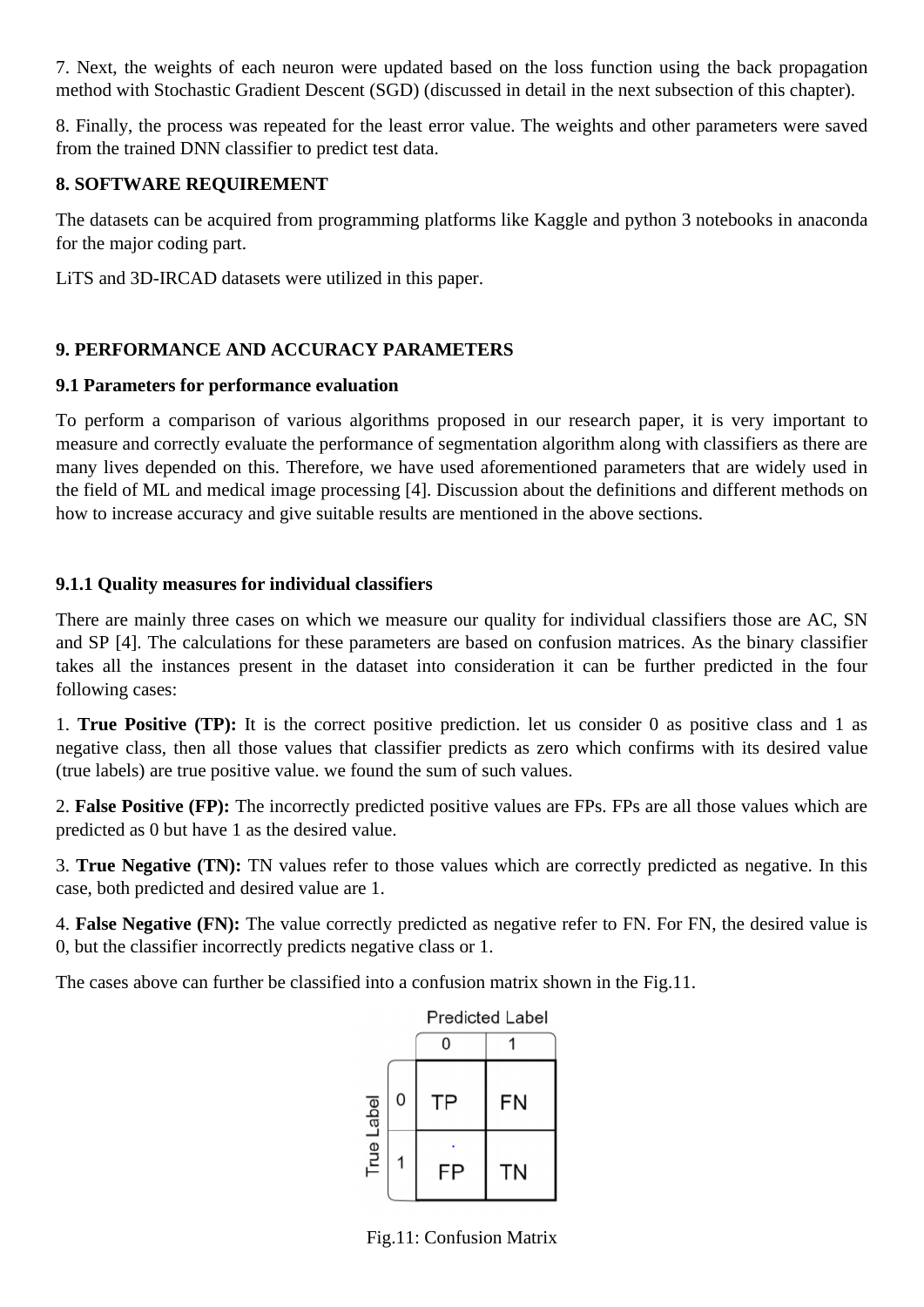Based on the four outcomes that are possible for binary classifier mentioned in confusion matrix AC, SN, and SP can be defined as follows:

1. **Accuracy (AC):** AC is the ratio of total number of correct predictions to the total number of data present in the dataset. The total number of all correct predictions is the sum of TN and TP value, so the formula for AC can be expressed as equation (5).

$$
AC = \frac{TP + TN}{P + N} \tag{5}
$$

Here, P refers to all the positive values and N refers to all the negative values. The best value for AC is said to be as 1 and the worst value is 0

2. **Sensitivity (SN):** SN is calculated as the ratio of a total number of correct positive predictions to a total number of positive. SN is also sometimes referred to as Recall or True Positive Rate (TPR). SN can be expressed as equation (6).

$$
SN = \frac{TP}{TP + FN} = \frac{TP}{P}
$$
 (6)

Here, the best value for sensitivity is 1 and the worst value can be said as 0.

3. **Specificity (SP):** SP is also referred to as True Negative Rate (TNR), and equation (7) is used for calculation.

$$
SP = \frac{TN}{TN + FP} = \frac{TN}{N}
$$
 (7)

#### **10. CONCLUSION AND FUTURE WORK**

#### **10.1 Future Work**

Based on a high value of classifier accuracy, the idea can be implemented and tested over a wide variety of dataset as it has succeeded for this particular set of raw images. Moreover, the technique used in this research paper does not require any postprocessing to refine the output since we are using a U-net architecture that provides us with an output that has same dimensions and quality as the input. In future, a large number of a dataset can be added to perform analysis provided enough processing speed.

Further we can use this similar project in kidney, lungs, brain, etc., and for different medical image formats MRI, ultrasound, etc.

#### **10.2 Conclusion**

Segmentations obtained by the abdominal CT scan image is a key task for many clinical applications in medical sciences. Automatic methods for such problem are of the great essence as they reduce time, effort, provide quality assistance to experts as well as early determination and diagnosis of the tumor. To be of practical use, such application of segmenting liver area and tumor area should be very accurate, precise, and verified using metrics popular in medical image processing in order that a radiologist can perform segmentation quickly without help from technician. The segmentation is a very challenging work because of the complexity of liver surface, variation in liver and tumor size throughout the CT image slices, ambiguity in boundaries of alike intensity tissues and nearby organs. Many types of research and works have been done previously to develop an automatic and semi-automatic method for liver and tumor segmentation. But there are only a couple of methods that do the segmentation of both liver and tumor using the same technique or single approach and provides better and accurate result. Most of the method used practically in clinical applications are the semi-automatic method which requires more or less user interaction for initial contour defining or parameter adjustments, etc. The methods thus far that has been developed on previous work are mostly based on statistical method. The drawbacks of such methods are a lot of research work requirement in statistics, and the process of determining information on statistics are very sensitive. Such statistical